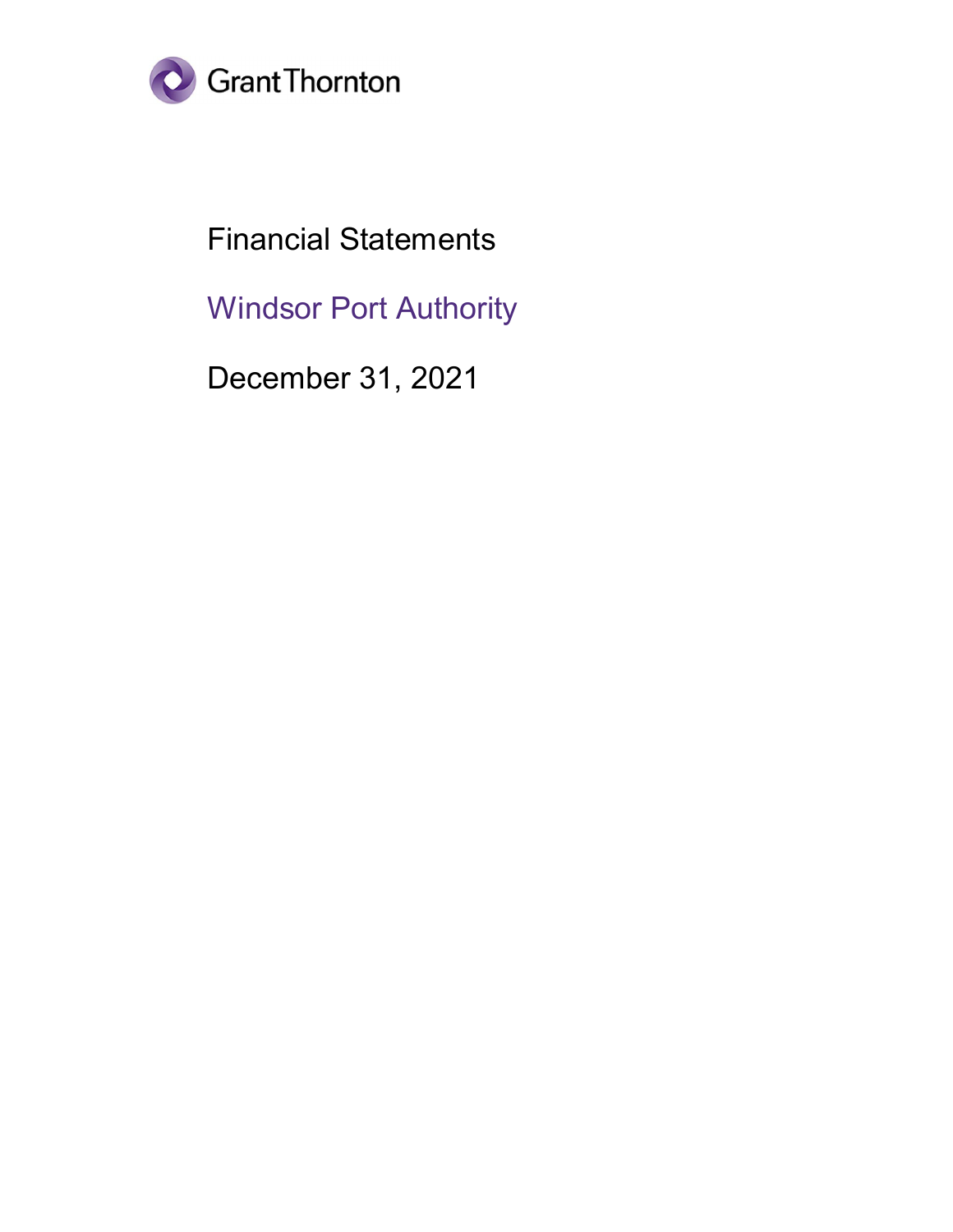# **Contents**

| . .<br>×<br>۰,<br>×<br>×<br>٠ |
|-------------------------------|
|-------------------------------|

| Independent Auditor's Report                   | $1 - 2$  |
|------------------------------------------------|----------|
| Statements of Operations and Changes in Equity | 3        |
| <b>Statement of Financial Position</b>         | 4        |
| <b>Statement of Cash Flows</b>                 | 5        |
| Notes to the Financial Statements              | $6 - 19$ |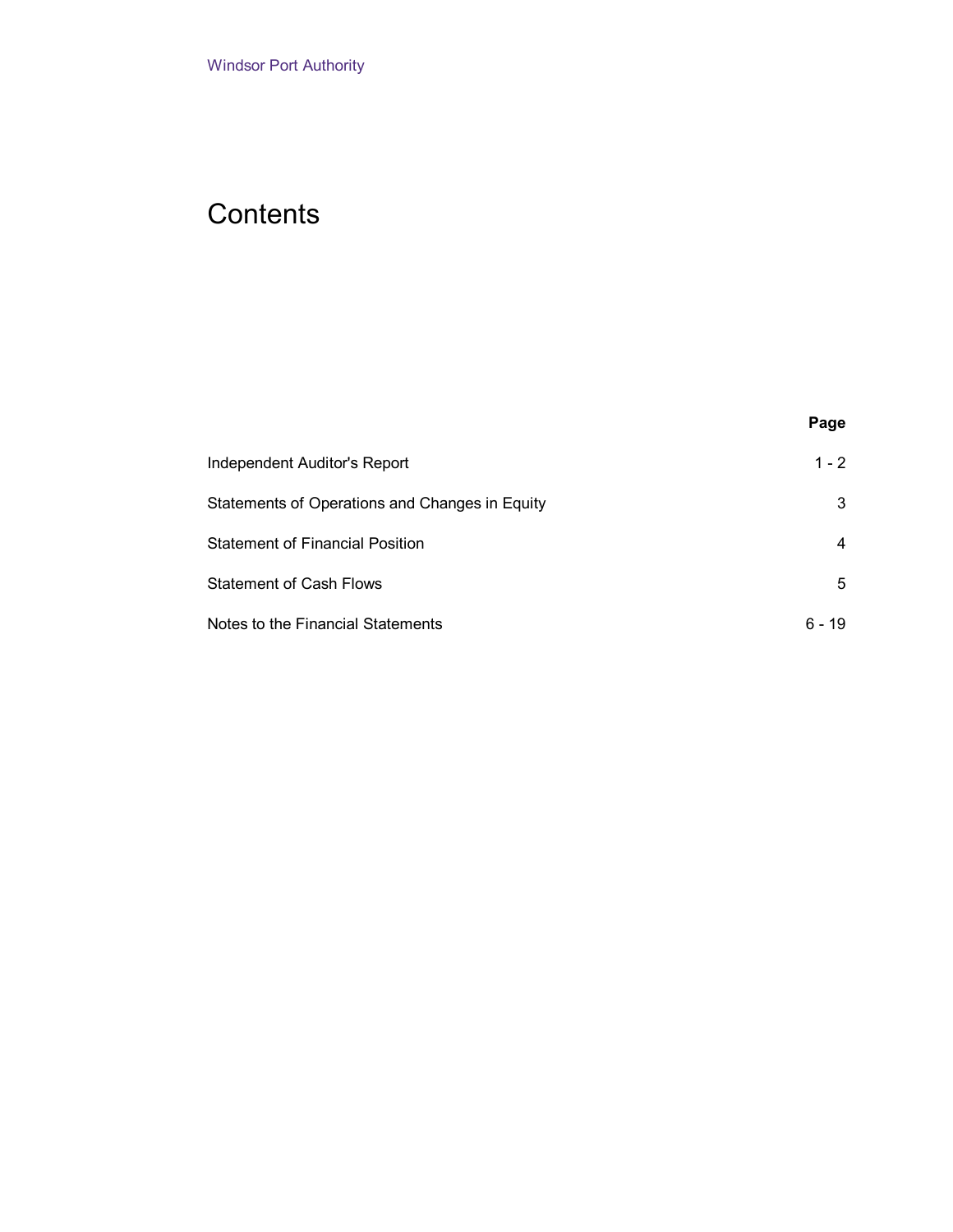

# Independent Auditor's Report

**Grant Thornton LLP** Suite 203 2510 Ouellette Avenue Windsor, ON N8X 1L4

T +1 519 966 4626 F +1 519 966 9206 www.GrantThornton.ca

To the Board of Directors of Windsor Port Authority

#### **Opinion**

We have audited the financial statements of Windsor Port Authority, which comprise the statement of financial position as at December 31, 2021, and the statements of operations and changes in equity and cash flows for the year then ended, and notes to the financial statements, including a summary of significant accounting policies.

In our opinion, the accompanying financial statements present fairly, in all material respects, the financial position of the authority as at December 31, 2021, and its financial performance and its cash flows for the year then ended in accordance with International Financial Reporting Standards.

#### **Basis for opinion**

We conducted our audit in accordance with Canadian generally accepted auditing standards. Our responsibilities under those standards are further described in the Auditor's responsibilities for the audit of the financial statements section of our report. We are independent of the authority in accordance with the ethical requirements that are relevant to our audit of the financial statements in Canada, and we have fulfilled our other ethical responsibilities in accordance with these requirements. We believe that the audit evidence we have obtained is sufficient and appropriate to provide a basis for our opinion.

#### **Responsibilities of management and those charged with governance for the financial statements**

Management is responsible for the preparation and fair presentation of the financial statements in accordance with International Financial Reporting Standards, and for such internal control as management determines is necessary to enable the preparation of financial statements that are free from material misstatement, whether due to fraud or error.

In preparing the financial statements, management is responsible for assessing the authority's ability to continue as a going concern, disclosing, as applicable, matters related to going concern and using the going concern basis of accounting unless management either intends to liquidate the authority or to cease operations, or has no realistic alternative but to do so.

Those charged with governance are responsible for overseeing the authority's financial reporting process.

> Audit | Tax | Advisory © Grant Thornton LLP. A Canadian Member of Grant Thornton International Ltd 1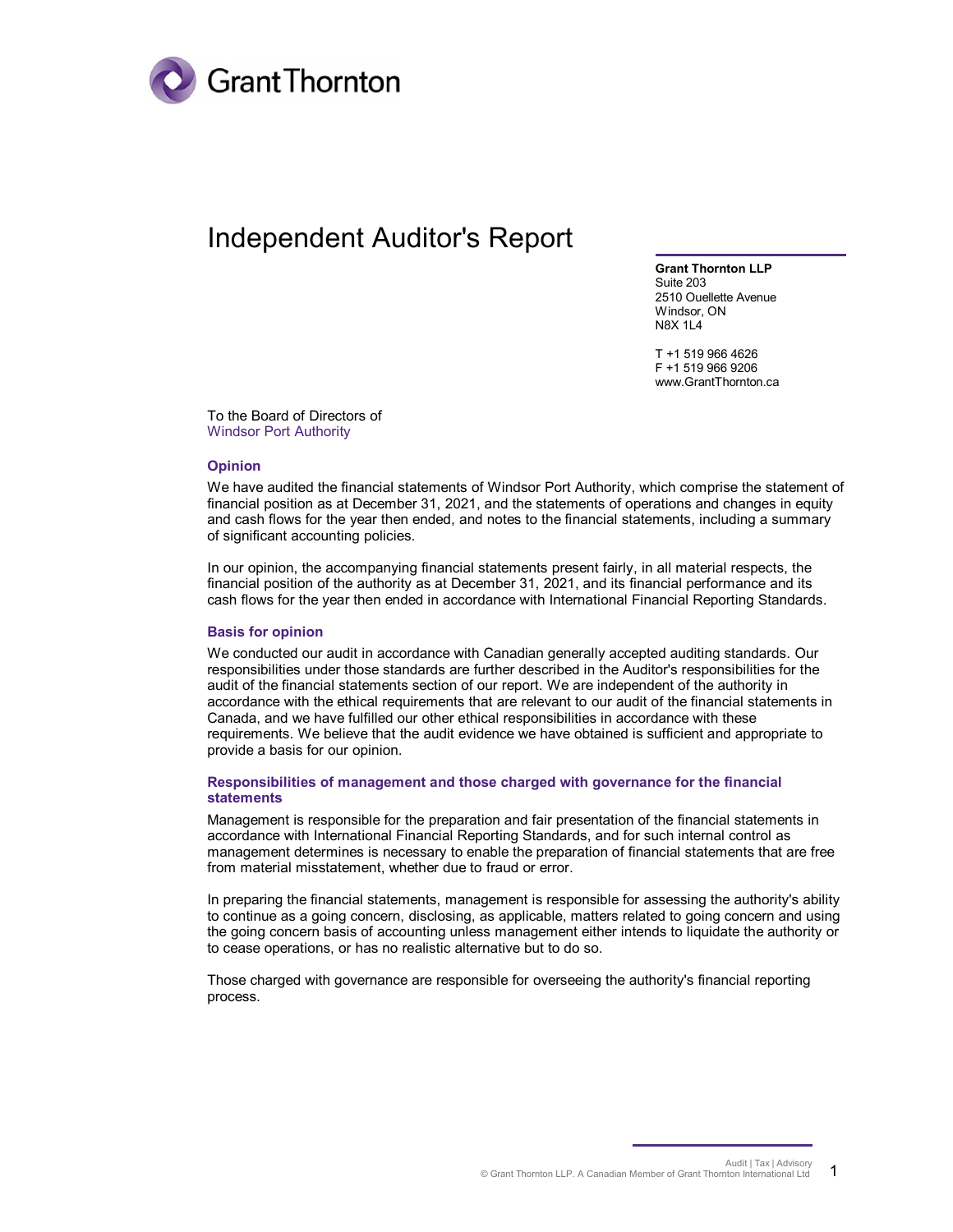# Independent Auditor's Report (continued)

#### **Auditor's responsibilities for the audit of the financial statements**

Our objectives are to obtain reasonable assurance about whether the financial statements as a whole are free from material misstatement, whether due to fraud or error, and to issue an auditor's report that includes our opinion. Reasonable assurance is a high level of assurance, but is not a guarantee that an audit conducted in accordance with Canadian generally accepted auditing standards will always detect a material misstatement when it exists. Misstatements can arise from fraud or error and are considered material if, individually or in the aggregate, they could reasonably be expected to influence the economic decisions of users taken on the basis of these financial statements. As part of an audit in accordance with Canadian generally accepted auditing standards, we exercise professional judgment and maintain professional skepticism throughout the audit. We also:

- Identify and assess the risks of material misstatement of the financial statements, whether due to fraud or error, design and perform audit procedures responsive to those risks, and obtain audit evidence that is sufficient and appropriate to provide a basis for our opinion. The risk of not detecting a material misstatement resulting from fraud is higher than for one resulting from error, as fraud may involve collusion, forgery, intentional omissions, misrepresentations, or the override of internal control.
- Obtain an understanding of internal control relevant to the audit in order to design audit procedures that are appropriate in the circumstances, but not for the purpose of expressing an opinion on the effectiveness of the authority's internal control.
- Evaluate the appropriateness of accounting policies used and the reasonableness of accounting estimates and related disclosures made by management.
- Conclude on the appropriateness of management's use of the going concern basis of accounting and, based on the audit evidence obtained, whether a material uncertainty exists related to events or conditions that may cast significant doubt on the authority's ability to continue as a going concern. If we conclude that a material uncertainty exists, we are required to draw attention in our auditor's report to the related disclosures in the financial statements or, if such disclosures are inadequate, to modify our opinion. Our conclusions are based on the audit evidence obtained up to the date of our auditor's report. However, future events or conditions may cause the authority to cease to continue as a going concern.
- Evaluate the overall presentation, structure and content of the financial statements, including the disclosures, and whether the financial statements represent the underlying transactions and events in a manner that achieves fair presentation.

We communicate with those charged with governance regarding, among other matters, the planned scope and timing of the audit and significant audit findings, including any significant deficiencies in internal control that we identify during our audit.

Grant Thouton LLP

Windsor, Canada March 30, 2022

Chartered Professional Accountants Licensed Public Accountants

Audit | Tax | Advisory © Grant Thornton LLP. A Canadian Member of Grant Thornton International Ltd 2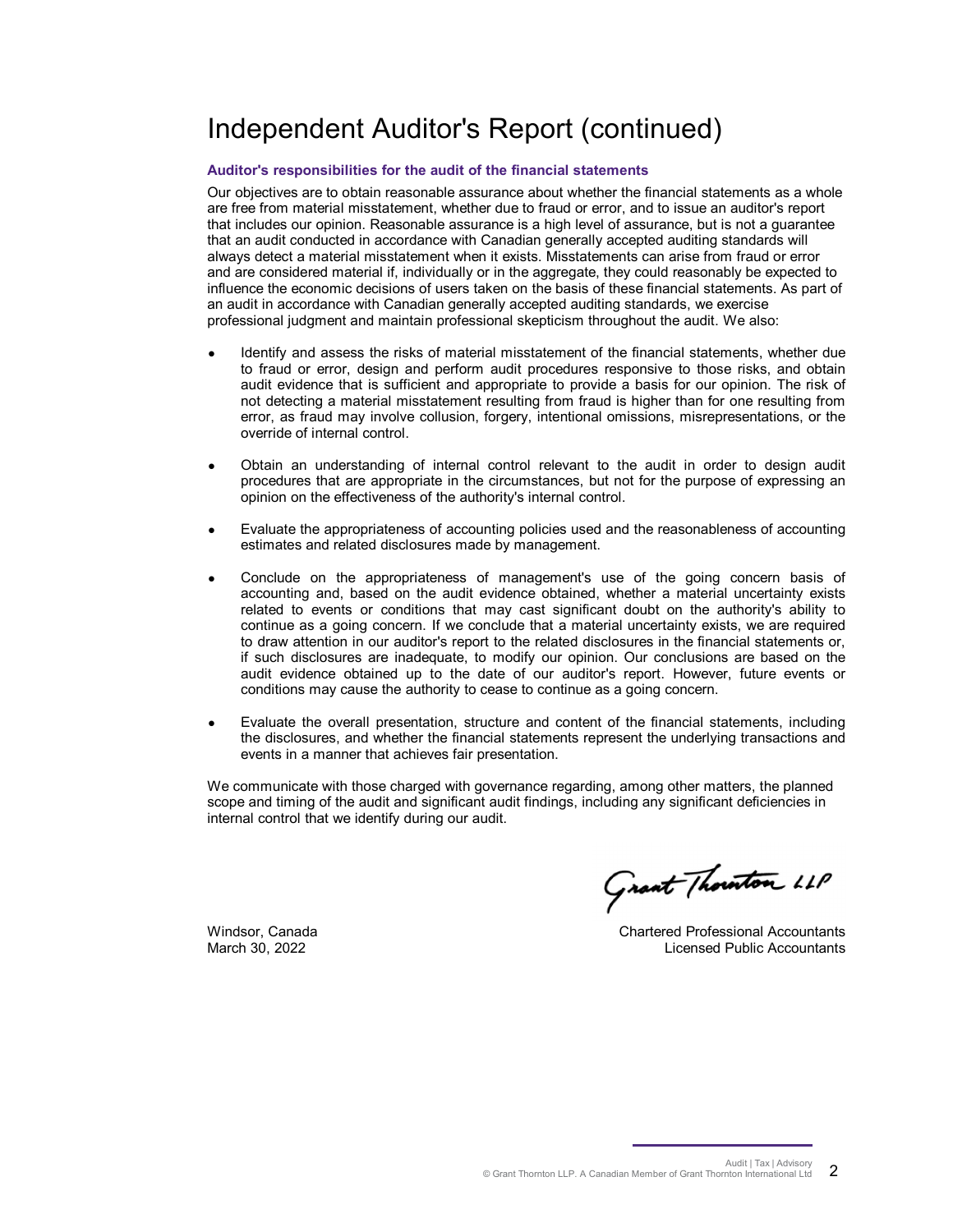| <b>Statements of Operations and Changes in Equity</b> |                    |           |
|-------------------------------------------------------|--------------------|-----------|
| Year ended December 31                                | 2021               | 2020      |
| Revenues                                              |                    |           |
| Leases                                                | \$<br>756,618 \$   | 747,793   |
| Cargo and harbour dues                                | 400,278            | 232,291   |
| Wharfage                                              | 311,852            | 482,536   |
|                                                       | 1,468,748          | 1,462,620 |
| <b>Expenditures</b>                                   |                    |           |
| Administrative and general (Note 6)                   | 928,001            | 918,449   |
| Operating costs (Note 7)                              | 253,664            | 254,372   |
| Depreciation                                          | 144,390            | 218,758   |
| Gross revenue charge                                  | 36,595             | 33,223    |
|                                                       | 1,362,650          | 1,424,802 |
| Earnings before other income/(expenses)               | 106,098            | 37,818    |
| Other income/(expenses)                               |                    |           |
| Gain (loss) on disposal of property and equipment     | 128,309            | (26, 537) |
| Investment income                                     | 231,809            | 199,552   |
| Capital project write-off                             | (41, 467)          |           |
|                                                       | 318,651            | 173,015   |
| Net income                                            | 424,749 \$         | 210,833   |
|                                                       |                    |           |
|                                                       |                    |           |
| Surplus, beginning of year                            | \$<br>4,842,461 \$ | 4,631,628 |
| Net income                                            | 424,749            | 210,833   |
| Surplus, end of year                                  | 5,267,210 \$       | 4,842,461 |
|                                                       |                    |           |

# **Windsor Port Authority**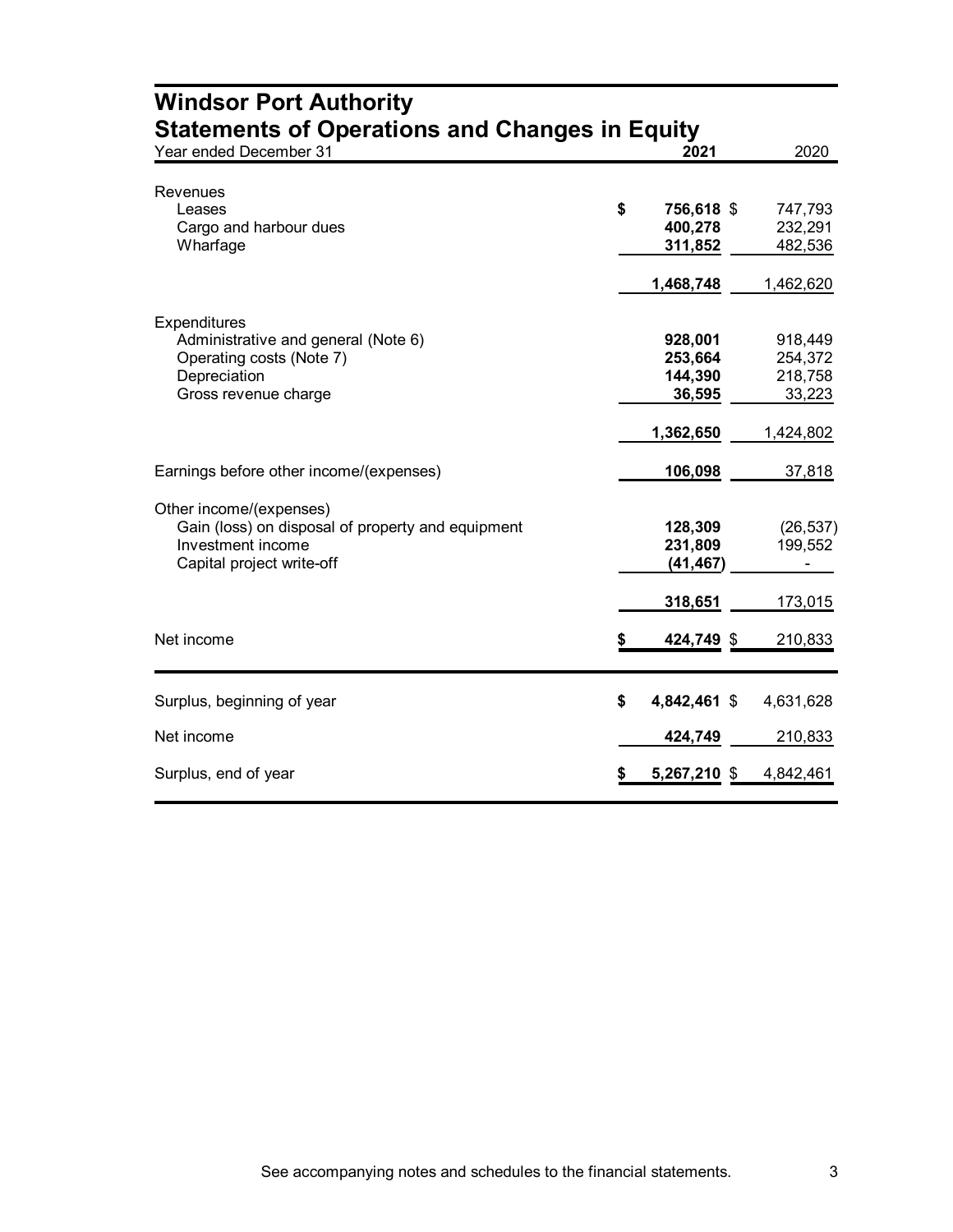# **Windsor Port Authority Statement of Financial Position**

| Statement of Financial Position<br>December 31     | 2021             | 2020       |
|----------------------------------------------------|------------------|------------|
| <b>Assets</b>                                      |                  |            |
| Current                                            |                  |            |
| Cash                                               | \$<br>440,026 \$ | 467,209    |
| Short term investments (Note 8)                    | 2,020,111        | 595,932    |
| Accounts receivable (Note 9)                       | 233,339          | 468,915    |
| Prepaid expenses and deposits                      | 134,073          | 136,917    |
| <b>Total current</b>                               | 2,827,549        | 1,668,973  |
| Long-term                                          |                  |            |
| Investments (Note 8)                               | 8,107,107        | 8,860,675  |
| Property and equipment (Note 10)                   | 4,051,816        | 4,083,053  |
| <b>Total non current</b>                           | 12,158,923       | 12,943,728 |
| <b>Total assets</b>                                | 14,986,472 \$    | 14,612,701 |
|                                                    |                  |            |
| <b>Liabilities</b>                                 |                  |            |
| Current                                            |                  |            |
| Accounts payable and accrued liabilities (Note 11) | \$<br>192,518 \$ | 228,137    |
| Current portion of deferred lease income           | 86,319           | 84,628     |
| <b>Total current</b>                               | 278,837          | 312,765    |
|                                                    |                  |            |
| Long-term                                          |                  |            |
| Deferred lease income (Note 12)                    | 822,663          | 839,713    |
|                                                    | 1,101,500        | 1,152,478  |
| Equity                                             |                  |            |
| Contributed surplus                                | 8,617,762        | 8,617,762  |
| Surplus                                            | 5,267,210        | 4,842,461  |
| <b>Total equity</b>                                | 13,884,972       | 13,460,223 |
|                                                    | 14,986,472 \$    | 14,612,701 |
|                                                    |                  |            |
|                                                    |                  |            |

Commitments (Note 13)

Contingency (Note 14)

On behalf of the board

Director **Director** Director **Director** Director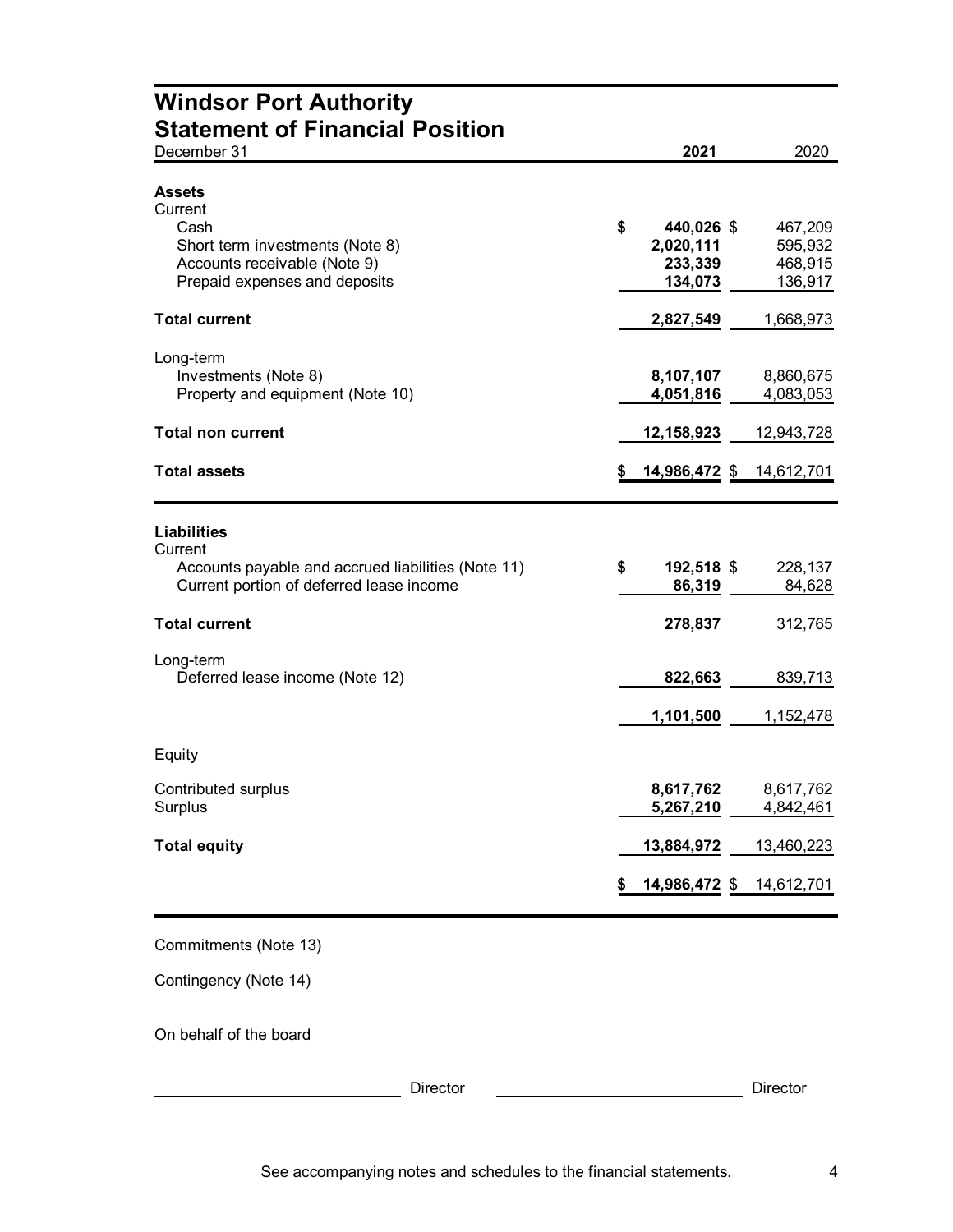| <b>Windsor Port Authority</b>                                                                                                                                                                |                                                              |                                             |
|----------------------------------------------------------------------------------------------------------------------------------------------------------------------------------------------|--------------------------------------------------------------|---------------------------------------------|
| <b>Statement of Cash Flows</b><br>Year ended December 31                                                                                                                                     | 2021                                                         | 2020                                        |
| Increase (decrease) in cash                                                                                                                                                                  |                                                              |                                             |
| Operating<br>Net income<br>Items not affecting cash                                                                                                                                          | \$<br>424,749 \$                                             | 210,833                                     |
| Depreciation<br>(Gain) loss on disposal of property and equipment<br>Capital project write-off                                                                                               | 144,390<br>(128, 309)<br>41,467                              | 218,758<br>26,537                           |
|                                                                                                                                                                                              | 482,297                                                      | 456,128                                     |
| Change in non-cash working capital items<br>Accounts receivable<br>Prepaid expenses and deposits<br>Accounts payable and accrued liabilities<br>Deferred lease income                        | 235,576<br>(38, 623)<br>(35, 619)<br>(17, 050)               | 127,059<br>(25, 774)<br>95,280<br>(20, 589) |
|                                                                                                                                                                                              | 626,581                                                      | 632,104                                     |
| Investing<br>Net change in investments<br>Purchase of investments<br>Proceeds on sale of investments<br>Purchase of property and equipment<br>Proceeds on disposal of property and equipment | 125,112<br>(2,601,284)<br>1,807,252<br>(257, 344)<br>272,500 | (196, 776)<br>(50,000)<br>(87, 238)         |
|                                                                                                                                                                                              | (653, 764)                                                   | (334, 014)                                  |
| (Decrease) increase in cash                                                                                                                                                                  | (27, 183)                                                    | 298,090                                     |
| Cash<br>Beginning of year                                                                                                                                                                    | 467,209                                                      | 169,119                                     |
| End of year                                                                                                                                                                                  | 440,026 \$                                                   | 467,209                                     |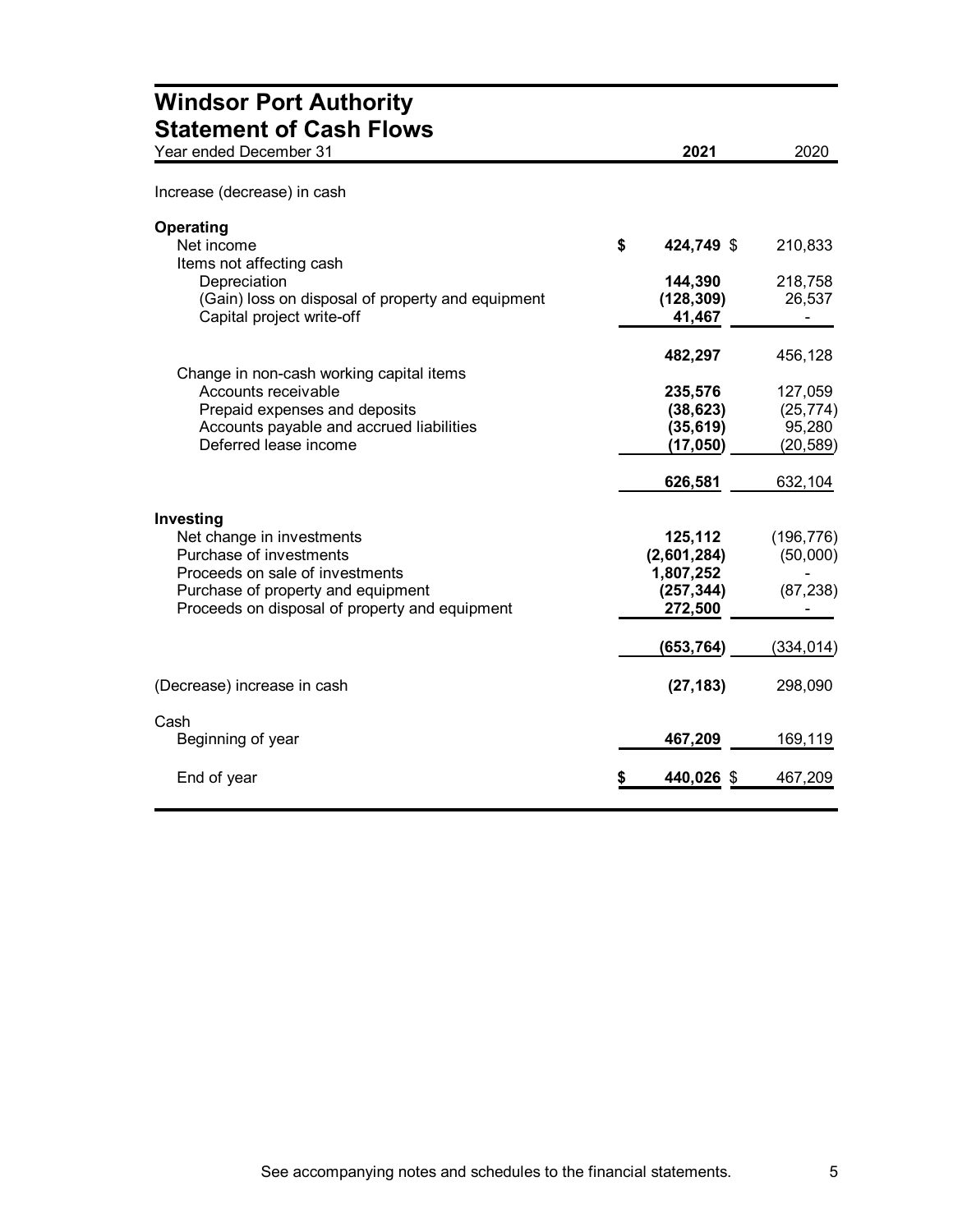December 31, 2021

### **1. Nature of operations**

The Canada Marine Act was passed by parliament on December 9, 1997, with an amendment on June 1, 2009, and pursuant thereto the Windsor Harbour Commission became the Windsor Port Authority on July 1, 1999. The Port Authority, a body corporate without share capital, is engaged primarily in the marine shipping industry; in particular, the Port Authority administers certain Federal properties within the port, regulates shipping activity, operates a marina and acts as a promotional and development agency for maritime commerce. The Port Authority's head office is located at 3190 Sandwich St., Windsor, Ontario, Canada.

# **2. Basis of presentation**

These financial statements are prepared for internal reporting and income tax reporting purposes only. As these financial statements have not been prepared for general purposes, readers may require further information.

The financial statements are presented in Canadian dollars, rounded to the nearest dollar and are presented on the historical cost basis unless otherwise noted as required by IFRS. The financial statements are presented in accordance with International Accounting Standards IAS 1, Presentation of Financial Statements.

The policies applied in these financial statements are based on IFRS issued and outstanding as of March 30, 2022, the date the Board of Directors approved the financial statements. Any future amendments to the financial statements would require approval from the Board of Directors.

### **3. Summary of significant accounting policies**

The authority follows accounting principles generally accepted in Canada in preparing its financial statements. The significant accounting policies used are as follows:

### **Cash and cash equivalents**

For the purpose of the statement of cash flow, the Authority considers cash on hand, balance with banks and investments maturing within one year as cash or cash equivalents.

### **Financial instruments**

Financial assets and financial liabilities are recognized when the Authority becomes party to the contractual provision of the financial instrument. Financial assets are derecognized when contractual rights have expired, or when the risks and rewards are transferred. A financial liability is derecognized when it is extinguished, discharged, cancelled or expires.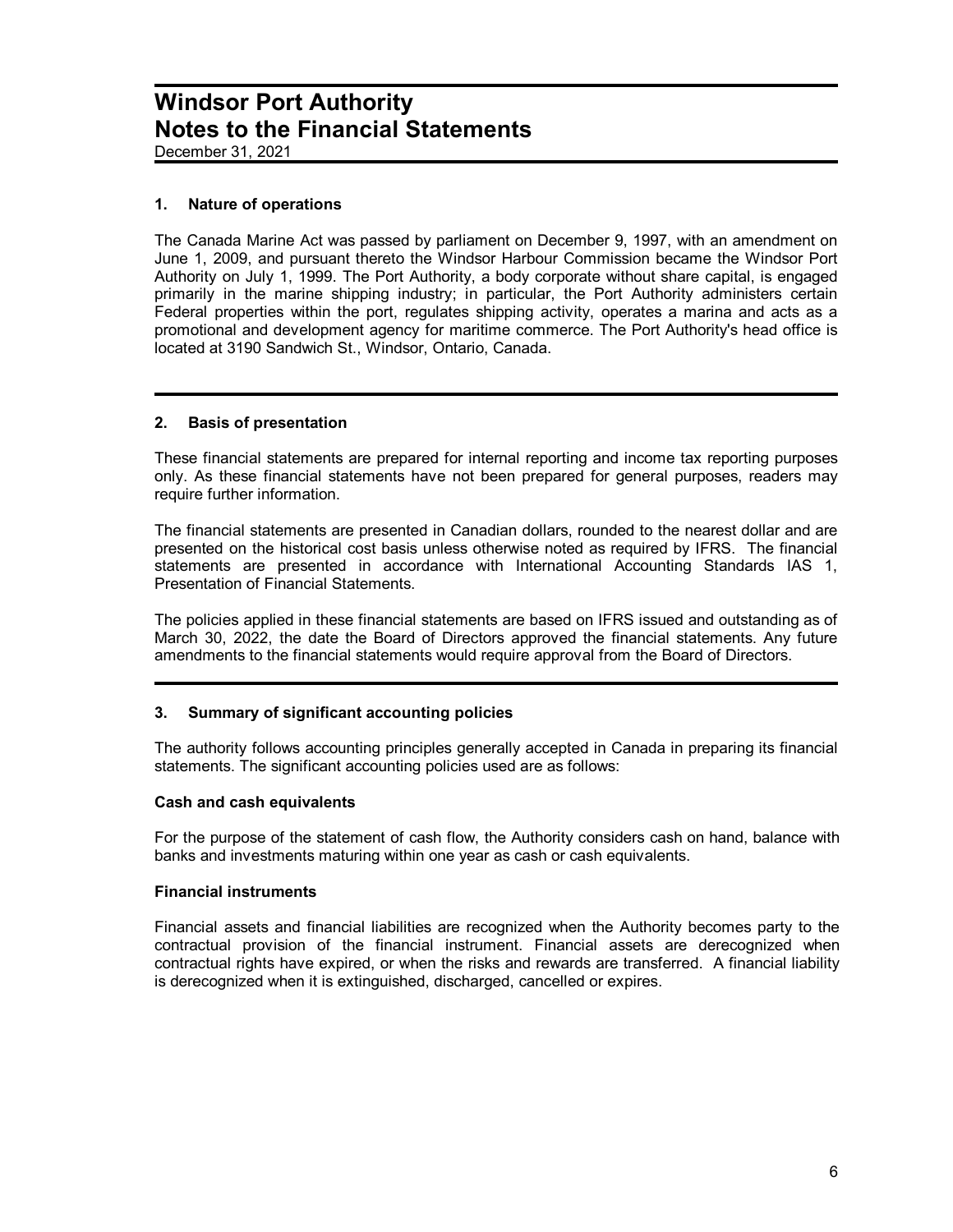December 31, 2021

#### **3. Summary of significant accounting policies (continued)**

#### **Financial instruments (continued)**

Financial assets are classified as either fair value through profit or loss, fair value through other comprehensive income or amortized cost. The classification is determined by the Authority's business model for managing the financial asset and the contractual cash flow characteristics of the financial asset. The business model determines whether cash flows will result from collecting contractual cash flows, selling the financial assets, or both. Initial recognition depends on the purpose for which the investment was acquired. The purchase and sale of financial assets is recognized on the settlement date for all financial instruments.

Income and expenses relating to financial assets that are recognized in profit or loss are presented within investment income and interest expense.

Investment income on financial assets is recognized when earned, net of management fee expenses, and reported on the statement of operations.

#### **Financial assets at amortized cost**

The Authority classifies its investments at amortized cost. Financial assets are measured at amortized cost if the asset meets the following conditions:

 They are held within a business model whose objective is to hold the financial assets and collect its contractual cash flows

 The contractual terms of the financial assets give rise to cash flows that are solely payment of principal and interest on the principal amount outstanding.

These assets are recorded initially at fair value and subsequently measured at amortized cost using the effective interest rate method. Interest and realized gains or losses are included in net income. Cash and equivalents, and receivables fall into this category.

Receivables are recognized when owed pursuant to the terms of the related contract and are short-term; therefore the net carrying value is considered to be a reasonable approximation of fair value.

Transaction costs are capitalized on initial recognition and are recognized in income using the effective interest rate method. Realized gains and losses as well as interest are recognized in net income as investment income.

#### **Impairment of financial assets**

IFRS 9's impairment requirements uses more forward-looking information to recognize expected credit losses – the "expected credit loss (ECL) model". This replaces IAS 39's "Incurred loss model". Instruments within the scope of the new requirements includes receivables, contract assets recognized under IFRS 15 and lease rentals under IAS 16.

Recognition of credit losses is no longer dependent on the Authority first identifying a credit loss event. Instead the Authority considers a broader range of information when assessing credit risk and measuring expected credit losses including past events, current conditions and reasonable and supportable forecasts that affect the expected collectability of the future cash flows of the instrument.

In applying this forward-looking approach, a distinction is made between:

Financial instruments that have not deteriorated significantly in credit quality since initial recognition or that have low credit risk ("Stage 1"), and;

Financial instruments that have deteriorated significantly in credit quality since initial recognition and whose credit risk is not low ("Stage 2").

"Stage 3" would cover financial assets that have objective evidence of impairment at the reporting date.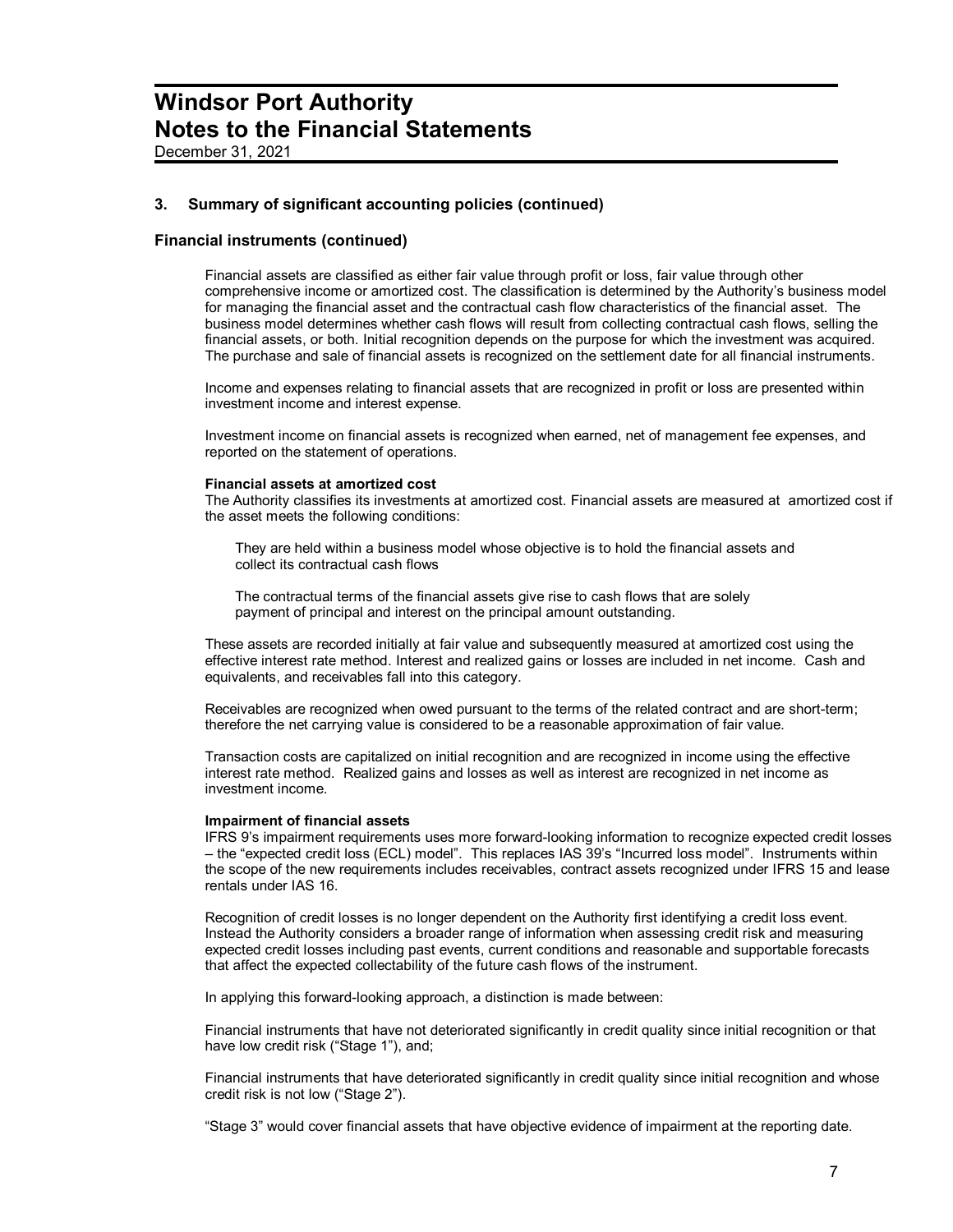### **3. Summary of significant accounting policies (continued)**

#### **Financial instruments (continued)**

"12-month expected credit losses" are recognized for the first category (Stage 1) while "lifetime expected credit losses" are recognized for the second category (Stage 2).

Measurement of the expected credit losses is determined by a probability-weighted estimate of credit losses over the expected life of the financial instrument.

### **Receivables and contract asset**s

The Authority makes use of the simplified approach in accounting for receivables as well as contract assets and records the loss allowance as a lifetime expected credit loss as these items do not have a significant financing component. These are expected shortfalls in contractual cash flows, considering the potential default at any point during the life of the financial instrument. The Authority uses historical experience, external indicators and forward-looking information to calculate the expected credit loss.

The expected loss rates are based on historical information and adjusted to reflect current and forward-looking factors affecting the customer's ability to settle the amount outstanding. Receivables are written off (derecognized) when there is no reasonable expectation of recovery such as when payment arrangements cannot be made with the client or third- party collection agency.

In measuring expected credit losses, the receivables have been assessed on a collective basis as they possess shared credit risk characteristics. They have been grouped based on the days past due and according to the line of business to which they relate. Impairment of receivables are presented within operating expenses.

#### **Financial liabilities**

Financial liabilities are initially classified as 'subsequently measured at amortized cost' or 'financial liabilities at fair value through profit or loss'. Financial liabilities are initially measured at fair value, and, where applicable, adjusted for transaction costs, unless designated as 'financial liability at fair value through profit or loss.'

Subsequently, financial liabilities are measured at amortized cost using the effective interest method except for derivatives and financial liabilities designated at fair value through profit or loss, which are carried subsequently at fair value with gains or losses recognized in profit or loss (other than derivative financial instruments that are designated and effective as hedging instruments).

All interest related charges and, if applicable, changes in a financial liability's fair value that are reported in profit or loss are included within finance costs or finance income.

The Authority's financial liabilities include accounts payable and accrued liabilities, deferred lease income and are classified and measured at amortized cost. Due to their short-term nature the carrying values of these payables are a reasonable approximation of fair value.

#### **Fair value**

Fair value is the price that would be received to sell an asset, or paid to transfer a liability, in an orderly transaction between market participants at the measurement date. Fair value measurement for invested assets are categorized into levels within a fair value hierarchy based on the nature of the valuation inputs (Level 1, 2 or 3). All bonds and guaranteed certificates are classified as Level 1.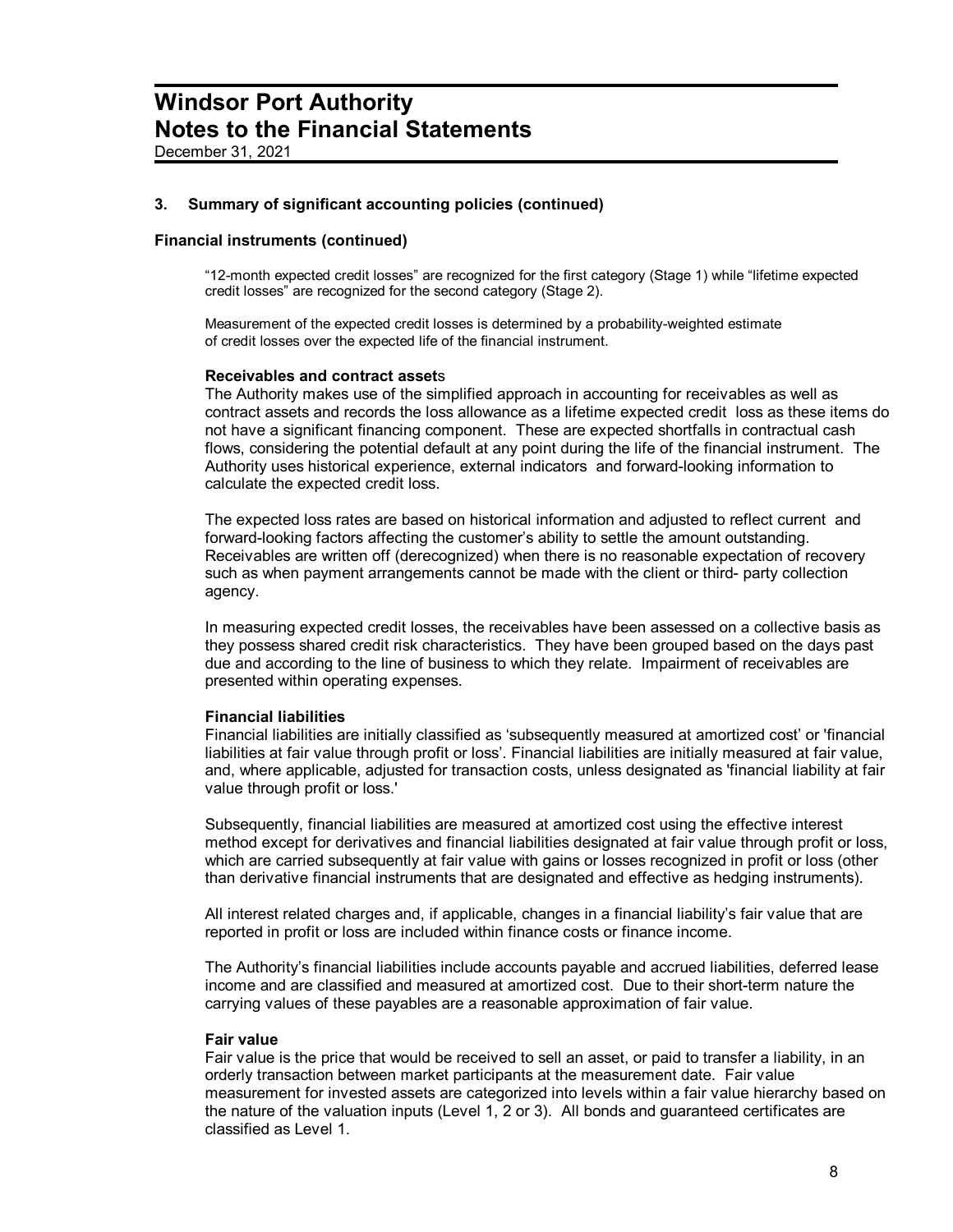December 31, 2021

### **3. Summary of significant accounting policies (continued)**

### **Financial instruments (continued)**

#### **Revenue recognition**

Wharfage, cargo and harbour dues revenues are recognized when services are rendered, when the control of the promised services are transferred to customers in an amount that reflects consideration the Authority expects to be entitled to receive in exchange for those services measured based on the consideration specified in a contract with customers.

### **Property and equipment**

Property and equipment are recorded at historical cost less accumulated amortization and any impairment losses. Historical cost includes expenditures that are directly attributable to the acquisition or construction of the assets, including borrowing costs relating to the acquisition or construction.

Amortization is calculated on the straight-line basis for the full year, commencing with the year the asset becomes available for use, using rates based on the estimated useful lives of the assets.

Property and equipment are amortized as follows:

| <b>Buildings</b>              | 10-30 years |
|-------------------------------|-------------|
| Computer and office equipment | 3-20 vears  |
| Wharf and berthing structures | 10-40 vears |

Residual values, method of amortization and useful lives of the assets are reviewed annually and adjusted if appropriate. Gains or losses arising on the disposal of property and equipment are determined as the difference between the disposal proceeds and the carrying amount of the assets and are recognized in earnings within other income or other expenses.

Projects under construction are transferred to property and equipment when the asset is available for use and amortization commences at that time.

#### **Government grants**

Grants are recognized at their fair value when it is reasonably assured that the grant will be received and the Authority will comply with all attached conditions. Government grants relating to property and equipment are deducted from the cost of the assets and amortization is recorded on a net basis. Government grants related to income are deducted against the related expense incurred.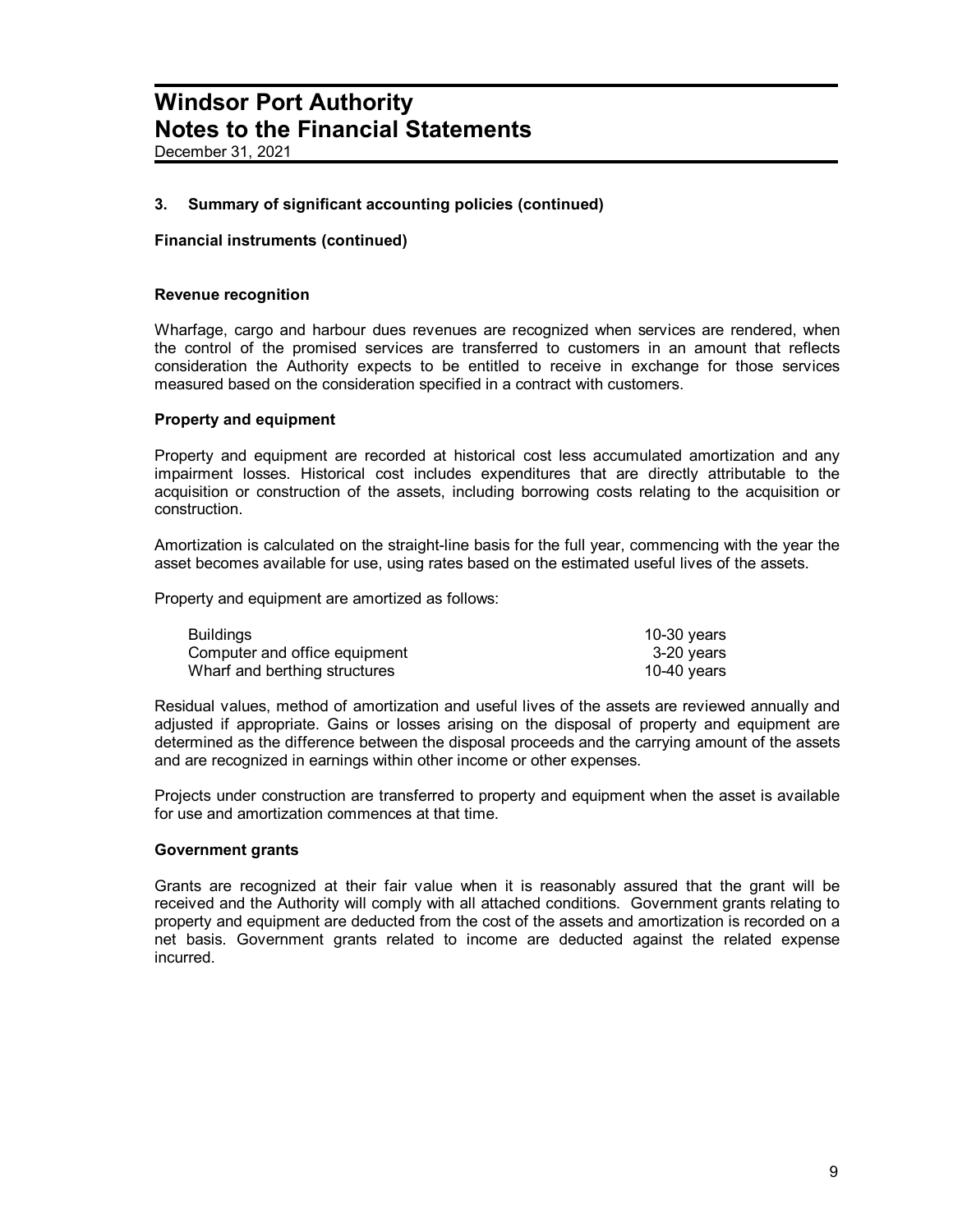December 31, 2021

### **3. Summary of significant accounting policies (continued)**

#### **Impairment of long-lived assets**

Property and equipment are tested for impairment when events or changes in circumstances indicate that the carrying amount may not be recoverable. The recoverable amount is the higher of an asset's fair value, less costs to sell, and value in use (being the present value of the expected future cash flows of the relevant asset or cash-generating unit). An impairment loss is recognized for the amount by which the asset's carrying amount exceeds its recoverable amount.

The Authority evaluates impairment by examining long-lived assets for impairment indicators and examines any prior period impairment losses for potential reversals when events or circumstances warrant such consideration.

#### **Leases**

Leases are classified as finance leases whenever the terms of the lease transfer substantially all the risks and rewards of ownership to the lessee. All other leases are classified as operating leases. Operating lease rentals are recognized on the straight-line basis over the period of the lease.

Assets held under finance leases are initially recognized as assets at their fair value at the inception of the lease or, if lower, at the present value of the minimum lease payments. The corresponding liability to the lessor is included on the statement of financial position as a finance lease obligation. As at December 31, 2021, the Authority did not have any finance lease agreements.

Marinas revenue includes revenue from slip rentals and boat storage and is recognized as the performance obligation is satisfied over time.

### **Income taxes**

The Authority is exempt from paying income tax under Section 149(1)(d) of the Income Tax Act.

### **Payments in lieu of property taxes**

The Payments-In-Lieu-Of-Taxes Act provides that the Federal government and various Federal entities, including Canadian Port Authorities, may make "Payments-in-Lieu-of-Taxes" to their local municipalities. The Authority makes such payments to the City of Windsor relative to the Federal properties which it administers in accordance with the Canada Marine Act and the Payment-In-Lieu-Of-Taxes Act.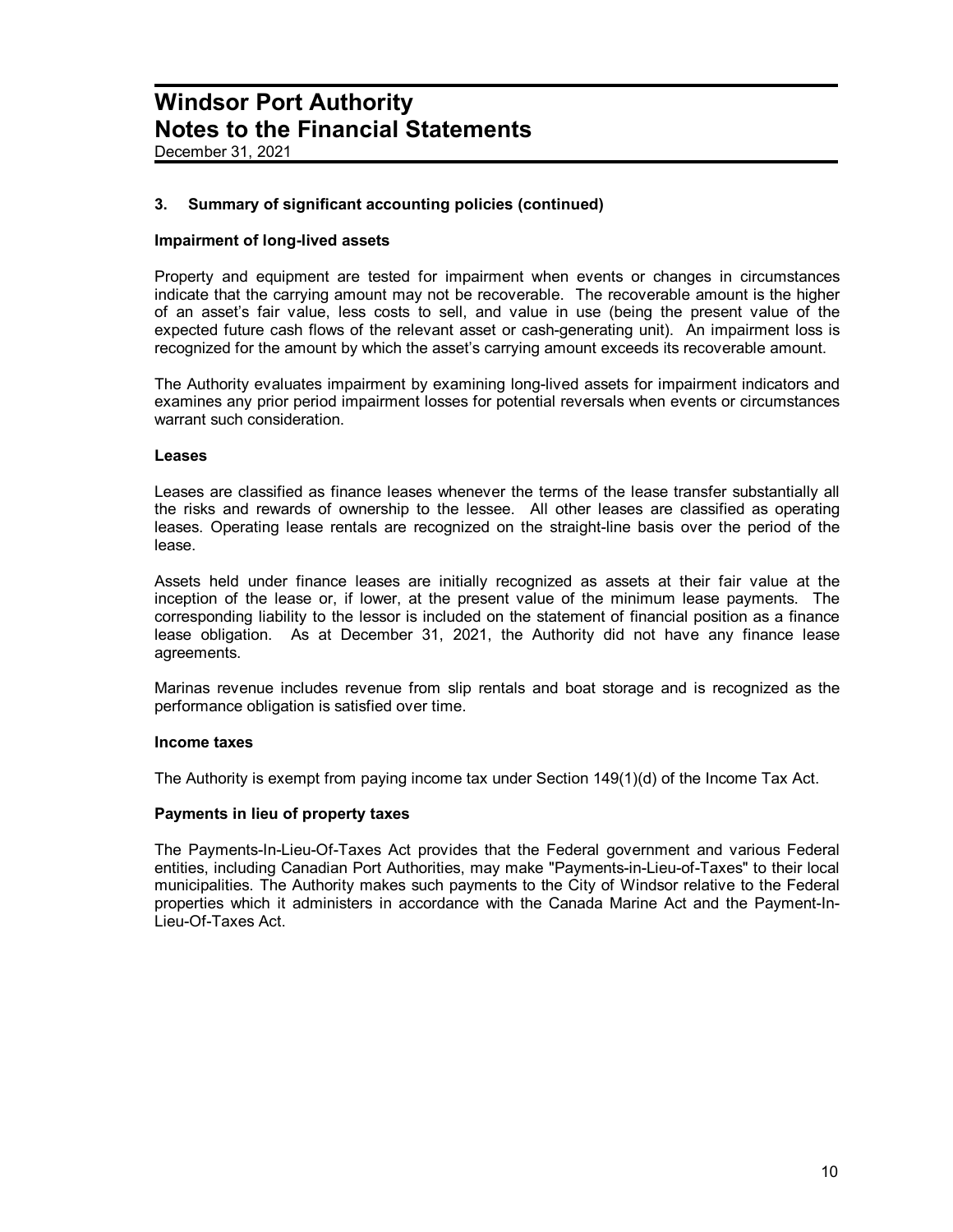December 31, 2021

### **3. Summary of significant accounting policies (continued)**

### **Provisions**

Provisions are recognized when the Authority has a present obligation, legal or constructive, as a result of a past event and it is probable that the Authority will be required to settle the obligation and a reliable estimate can be made of the amount of the obligation.

The amount recognized as a provision is the best estimate of the consideration required to settle the present obligation at the statement of financial position date, taking into account the risks and uncertainties surrounding the obligation. Where a provision is measured using the cash flows estimated to settle the present obligation for a period ending beyond one year, its carrying amount is the present value of those cash flows, where the time value of money is material. Provisions reflect the Authority's best estimate at the reporting date. Provisions are not recognized for future operating losses.

Present obligations arising under onerous contracts are recognized and measured as provisions. An onerous contract is considered to exist where the Authority has a contract under which the unavoidable costs of meeting the obligations under the contract exceed the economic benefits expected to be received.

#### **Use of estimates and judgements**

The preparation of financial statements in accordance with IFRS principles requires management to make estimates and assumptions that affect the reported amounts of assets and liabilities and disclosure of contingent assets and liabilities at the dates of the financial statements and the reported amounts of revenue and expenses during the reporting periods. Actual results could differ from those estimates.

Judgments, estimates and assumptions are continually evaluated and are based on historical experience and other factors including expectation of future events that are believed to be reasonable under the circumstances. Revisions to accounting estimates are recognized in the period in which the estimates are revised and in future periods affected.

The Authority has applied judgment in determining the classification of financial instruments, the determination of cash generating units, and the identification of the indicators of impairment of property and equipment.

Estimates are used when estimating the useful lives of property and equipment and the determination of an appropriate credit loss provision.

### **Contributed capital**

The Authority was incorporated without share capital. Contributed capital represents the book value of all assets previously administered by the predecessor of the Port Authority, the Windsor Harbour Commission, for which administration was transferred by the Government of Canada to the Port Authority. These assets are treated as increases to (reduction of) contributed capital, respectively.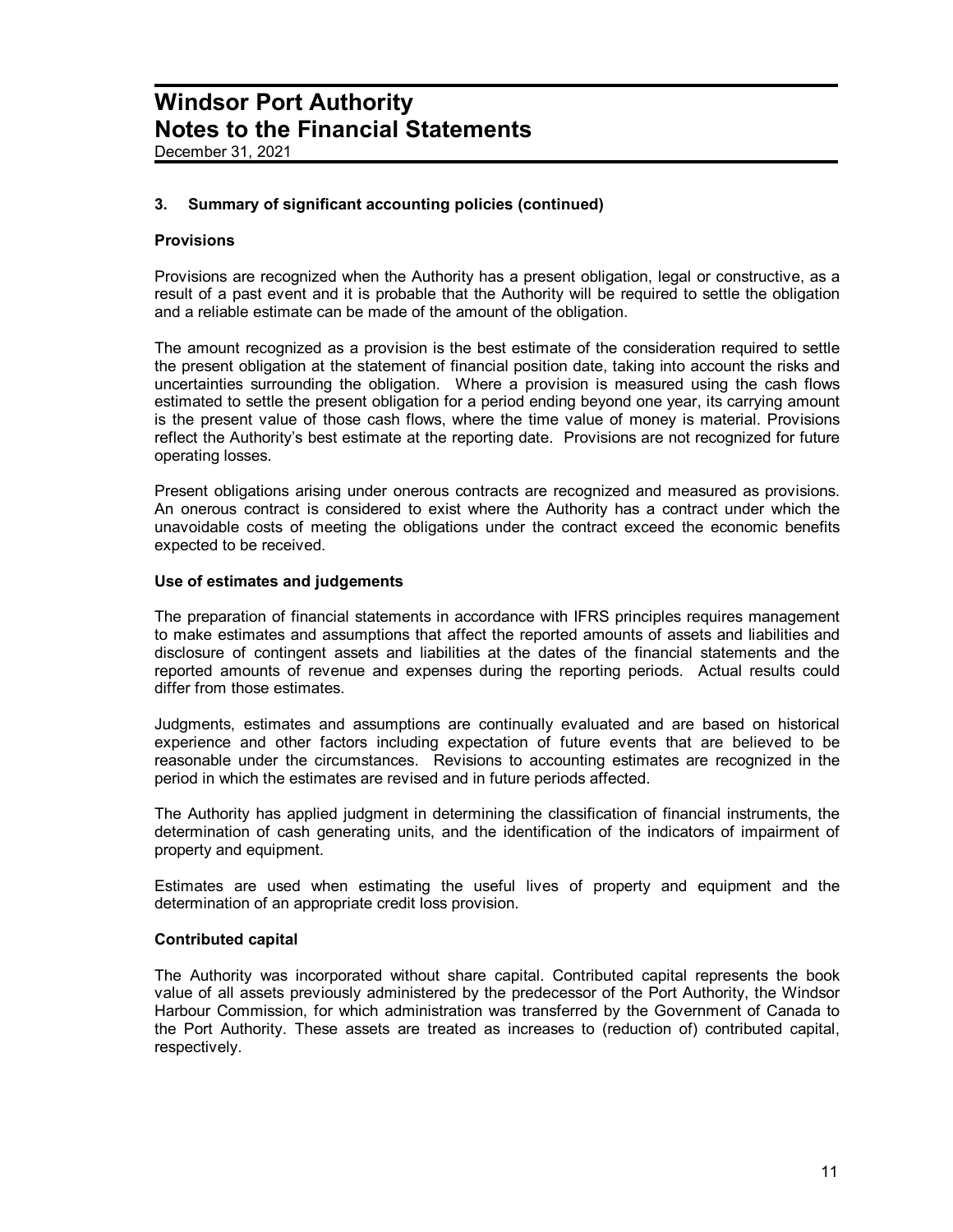December 31, 2021

#### **3. Summary of significant accounting policies (continued)**

#### **Accounts payable and accrued charges**

Accounts payable and accrued charges are obligations to pay for goods or services that have been acquired in the ordinary course of business from suppliers. Accounts payable and accrued charges are classified as currently liabilities if payment is due within one year or less.

#### **4. Change in significant accounting policies and Amendments not yet effective and not adopted by the Authority**

#### (a) **International financial reporting standards**

The Accounting Standards Board (AcSB) has issued Part I of the CPA Canada Handbook: International Financial Reporting Standards (IFRS). The standards are mandatory for all publicly accountable enterprises (PAEs). Other types of entities and organizations have the option of applying IFRS. The only entities and organizations which are not permitted to apply IFRS are pension plans and other entities within the scope of Part IV of the Handbook, as well as government not-for-profit organizations (note: other government organizations may only consider IFRS if the Public Sector Accounting handbook does not meet users' needs). The AcSB incorporates IFRS as issued by the International Accounting Standards Board (IASB), into Part I of the Handbook without modification.

### (b) **Deferred Tax related to Assets and Liabilities arising from a Single Transaction (Amendments to IFRS 1 and IAS 12)**

The IASB has issued amendments to IFRS 1 First-time Adoption of International Financial Reporting Standards and IAS 12 Income Taxes which clarify that the initial recognition exemption set out in IAS 12 does not apply to transactions that give rise to equal taxable and deductible temporary differences. The aim of the amendments is to reduce diversity in the reporting of deferred tax on leases and decommissioning obligations

This standard is applicable for annual periods beginning on or after January 1, 2023. This change will not have an impact on the authority in future years.

#### (c) **Definition of Accounting Estimates (Amendments to IAS 8)**

The IASB has issued amendments to IAS 8 Accounting Policies, Changes in Accounting Estimates and Errors which introduce a definition of accounting estimates and provide other clarifications to help entities distinguish accounting policies from accounting estimates. Under the amendments, accounting estimates are defined as "monetary amounts in financial

statements that are subject to measurement uncertainty".

The amendments also emphasize that a change in an accounting estimate that results from new information or new developments is not an error correction, and that changes in an input or a measurement technique used to develop an accounting estimate are considered changes in accounting estimates if those changes in an input or measurement technique are not the result of an error correction.

This standard is applicable to annual periods beginning on or after January 1, 2023. In future years, this standard could have an impact on the Authority relating to accounting estimates of useful lives of property, plant and equipment and an appropriate credit loss provision.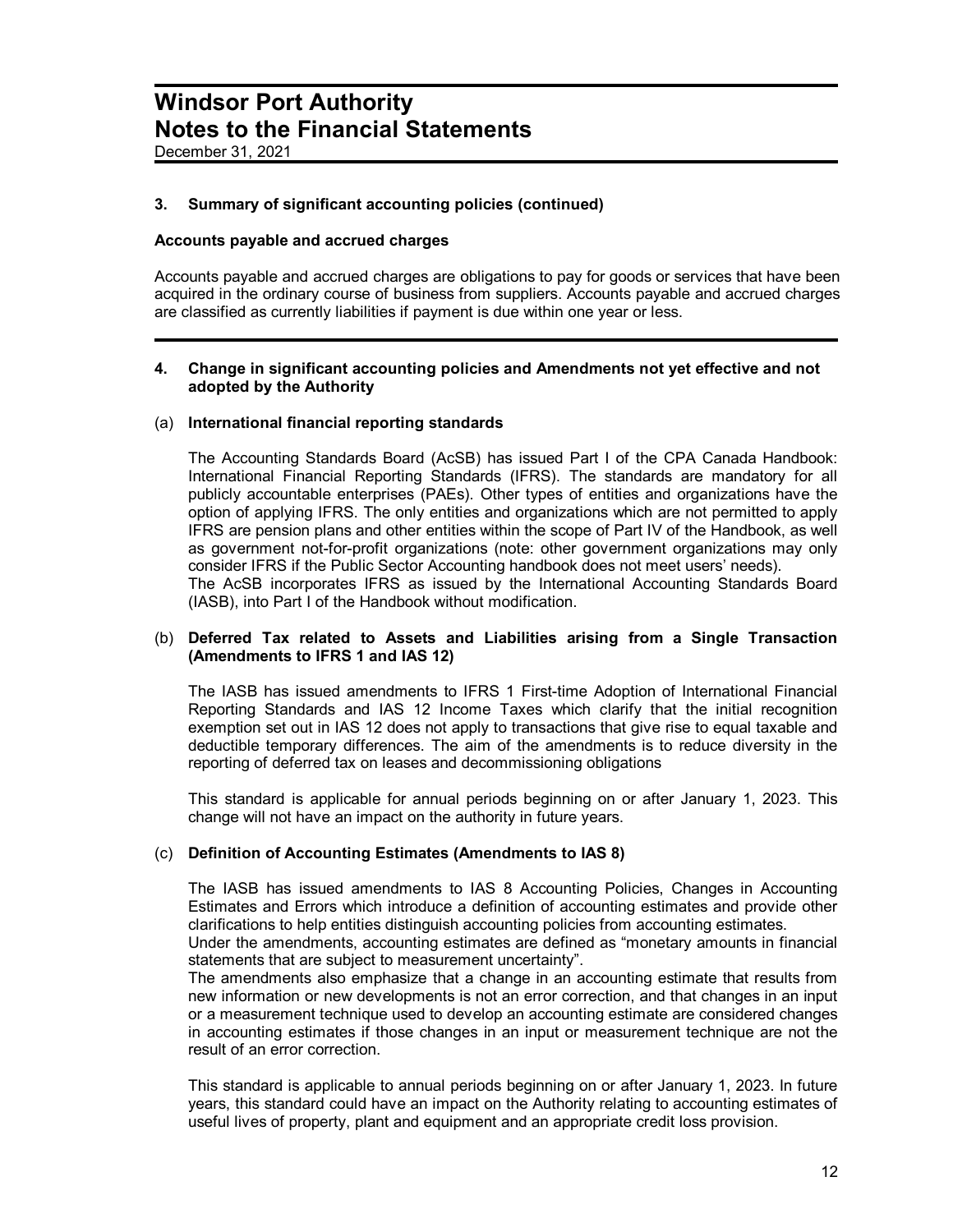December 31, 2021

### **4. Change in significant accounting policies and Amendments not yet effective and not adopted by the Authority (continued)**

### (d) **Disclosure of Accounting Policies (Amendments to IAS 1)**

The IASB has issued amendments to IAS 1 Presentation of Financial Statements which require entities to disclose their "material" accounting policy information rather than their "significant" accounting policies.

The amendments explain that accounting policy information is material if omitting, misstating or obscuring that information could reasonably be expected to influence decisions that the primary users of the financial statements make on the basis of those financial statements. The amendments also clarify that accounting policy information may be material because of its nature, even if the related amounts are immaterial.

The following are examples of when accounting policy information is likely to be material:

- the entity changed its accounting policy and this change resulted in a material change in the financial statements
- the entity chose the accounting policy from one or more options permitted under IFRS
- the accounting policy was developed in accordance with IAS 8 in the absence of an IFRS that specifically applies
- · the entity needed to make significant judgments or assumptions in applying an accounting policy
- the accounting required for material transactions, other events or conditions is complex and users of the financial statements would otherwise not understand those material transactions, other events or conditions

This standard is applicable to annual periods beginning on or after January 1, 2023 and may have an impact on the Authority in future years.

# (e) **Onerous Contracts – Cost of Fulfilling a Contract (Amendments to IAS 37)**

IAS 37 Provisions, Contingent Liabilities and Contingent Assets has been revised to incorporate amendments issued by the IASB. The amendments specify which costs an entity includes in determining the cost of fulfilling a contract for the purpose of assessing whether the contract is onerous.

Costs that relate directly to a contract consist of both:

- the incremental costs of fulfilling that contract (e.g., direct labour and materials), and
- an allocation of other costs that relate directly to fulfilling contracts (e.g., an allocation of the depreciation charge for an item of property, plant and equipment used in fulfilling that contract).

The amendments are only to be applied to contracts for which an entity has not yet fulfilled all of its obligations at the beginning of the annual period in which it first applies the amendments.

This standard is applicable on annual reporting periods beginning on or after January 1, 2022 and may have an impact on the Authority in future years.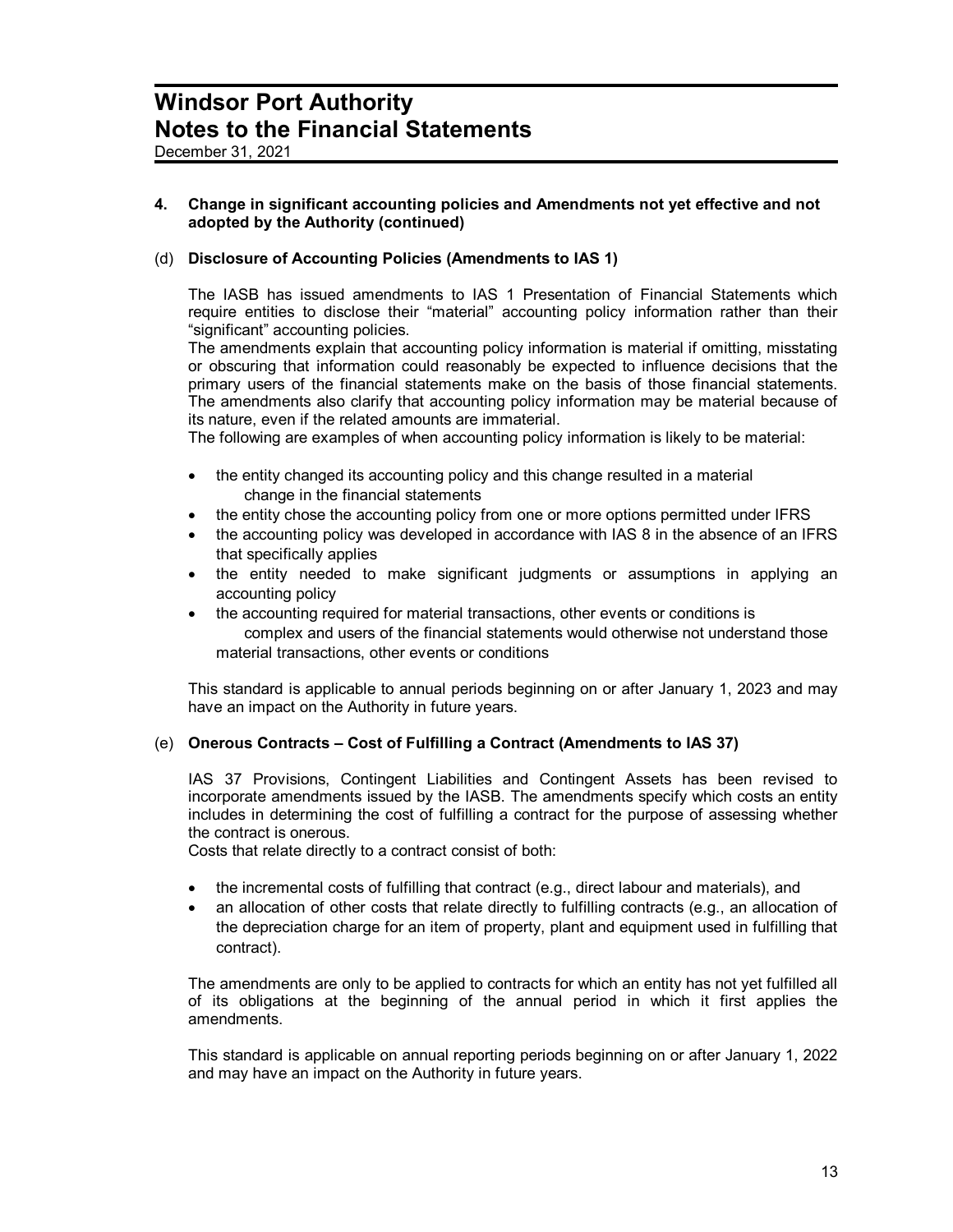# **4. Change in significant accounting policies and Amendments not yet effective and not adopted by the Authority (continued)**

# (f) **Classification of Liabilities as Current or Non-Current (Amendments to IAS 1)**

The IASB has published *Classification of Liabilities as Current or Non-Current (Amendments to IAS 1)* which clarifies the guidance on whether a liability should be classified as either current or non-current. The amendments:

- · clarify that the classification of liabilities as current or non-current should only be based on rights that are in place "at the end of the reporting period.
- · clarify that classification is unaffected by expectations about whether an entity will exercise its right to defer settlement of a liability.
- make clear that settlement includes transfers to the counterparty of cash, equity instruments, other assets or services that result in extinguishment of the liability.

This standard is applicable to annual periods beginning on or after January 1, 2023. In future years, this standard may have an impact on the Authority specifically relating to investments and accounts receivable.

### **5. Operating Leases: future minimum leases under non-cancellable leases**

The undiscounted amounts expected to be received from non-cancellable leases are shown in the table below:

|                                                | 2021               | 2020               |
|------------------------------------------------|--------------------|--------------------|
| Within 1 year                                  | \$<br>950,489 \$   | 737,401            |
| Between 1 and 2 years<br>Between 2 and 3 years | 936,364<br>956,784 | 742,248<br>710,111 |
| Between 3 and 4 years<br>Between 4 and 5 years | 862,087<br>820,395 | 645,330<br>606,213 |
| More than 5 years                              | 24,448,854         | 9,732,795          |
|                                                | 28,974,973 \$      | 13,174,098         |

### **6. Administrative and general expenses**

|                                      | 2021             | 2020    |
|--------------------------------------|------------------|---------|
| Salaries, wages and benefits         | \$<br>516,232 \$ | 509,090 |
| Repairs and maintenance              | 20,555           | 16,850  |
| Professional and consulting services | 47,028           | 42,493  |
| Other                                | 344,185          | 350,015 |
|                                      | 928,000 \$       | 918,448 |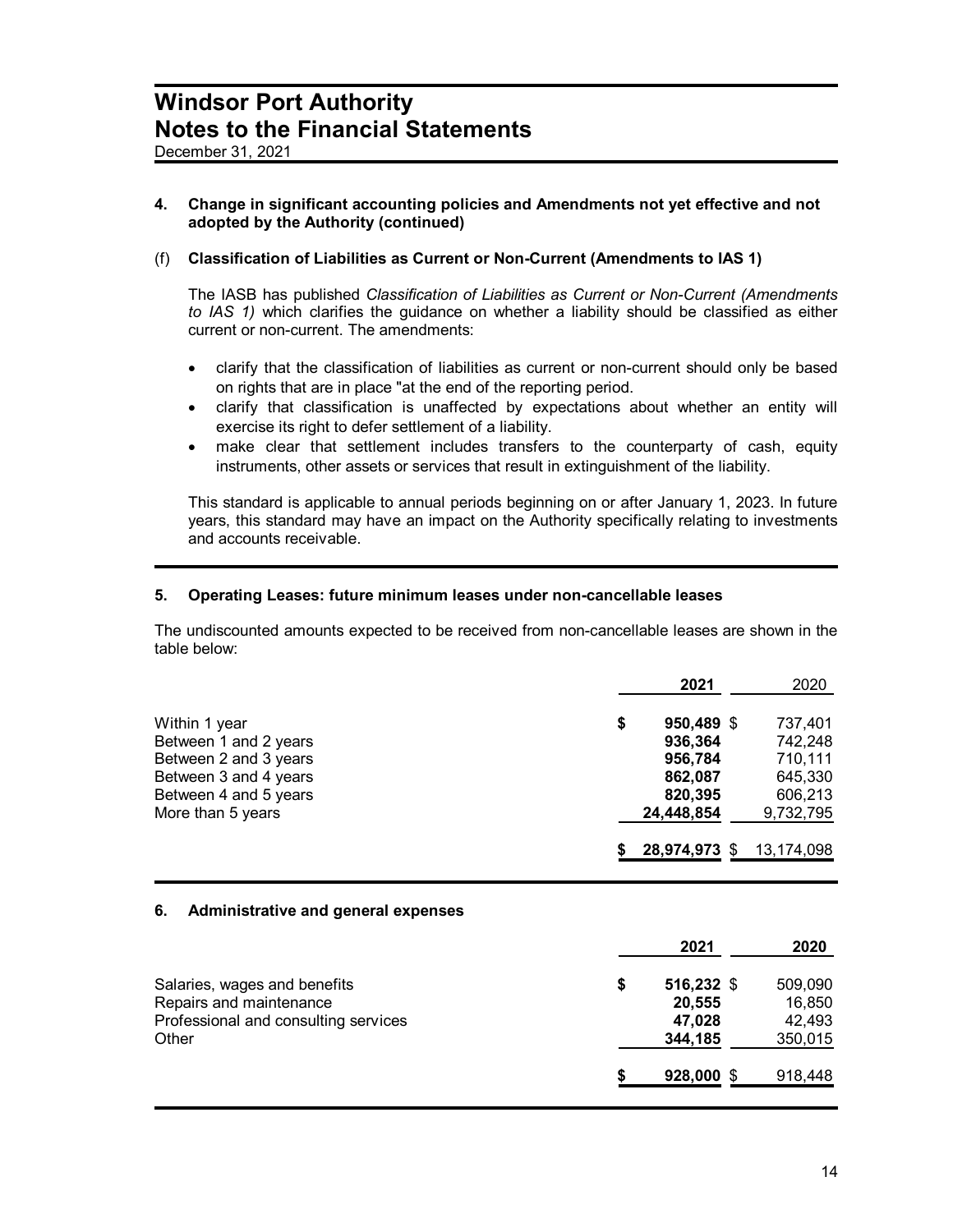December 31, 2021

### **7. Operating costs**

|                              |   | 2021       | 2020    |
|------------------------------|---|------------|---------|
| Salaries, wages and benefits | S | 152,550 \$ | 129,377 |
| Maintenance and repairs      |   | 11,753     | 11,555  |
| Property taxes               |   | 47.519     | 46.790  |
| Other                        |   | 41,842     | 66,649  |
|                              |   | 253,664 \$ | 254,371 |

### **8. Investments**

|                                                         | 2021                           | 2020                    |
|---------------------------------------------------------|--------------------------------|-------------------------|
| Investment in Bonds and GIC's<br>Maturing within 1 year | $10,127,219$ \$<br>(2,020,111) | 9,456,606<br>(595, 932) |
| Maturing callable between 1 and 5 years                 | 8,107,108 \$                   | 8,860,674               |

The Bonds and Guaranteed Investment Certificates have effective yields ranging from 1.324% to 3.31%. Of the total investments of \$10,127,219 invested by the Authority, 0.5% (2020, 6.7%) has been invested in government securities and 99.5% (2020, 93.3%) has been invested in bonds and guaranteed investment certificates issued by financial institutions in compliance with the Canada Marine Act and in accordance with the investment policy of the Authority.

Interest income earned on these investments during the year amounted to \$228,449 (2020, \$196,766).

| <b>Accounts receivable</b><br>9.                                                                   | 2021<br>2020                                                         |
|----------------------------------------------------------------------------------------------------|----------------------------------------------------------------------|
| Trade receivables<br>Provision for credit loss<br>Government grants receivable<br>Accrued interest | 160,577 \$<br>352,651<br>5<br>(5, 103)<br>43,759<br>72,505<br>77,865 |
|                                                                                                    | 233,339<br>468,915                                                   |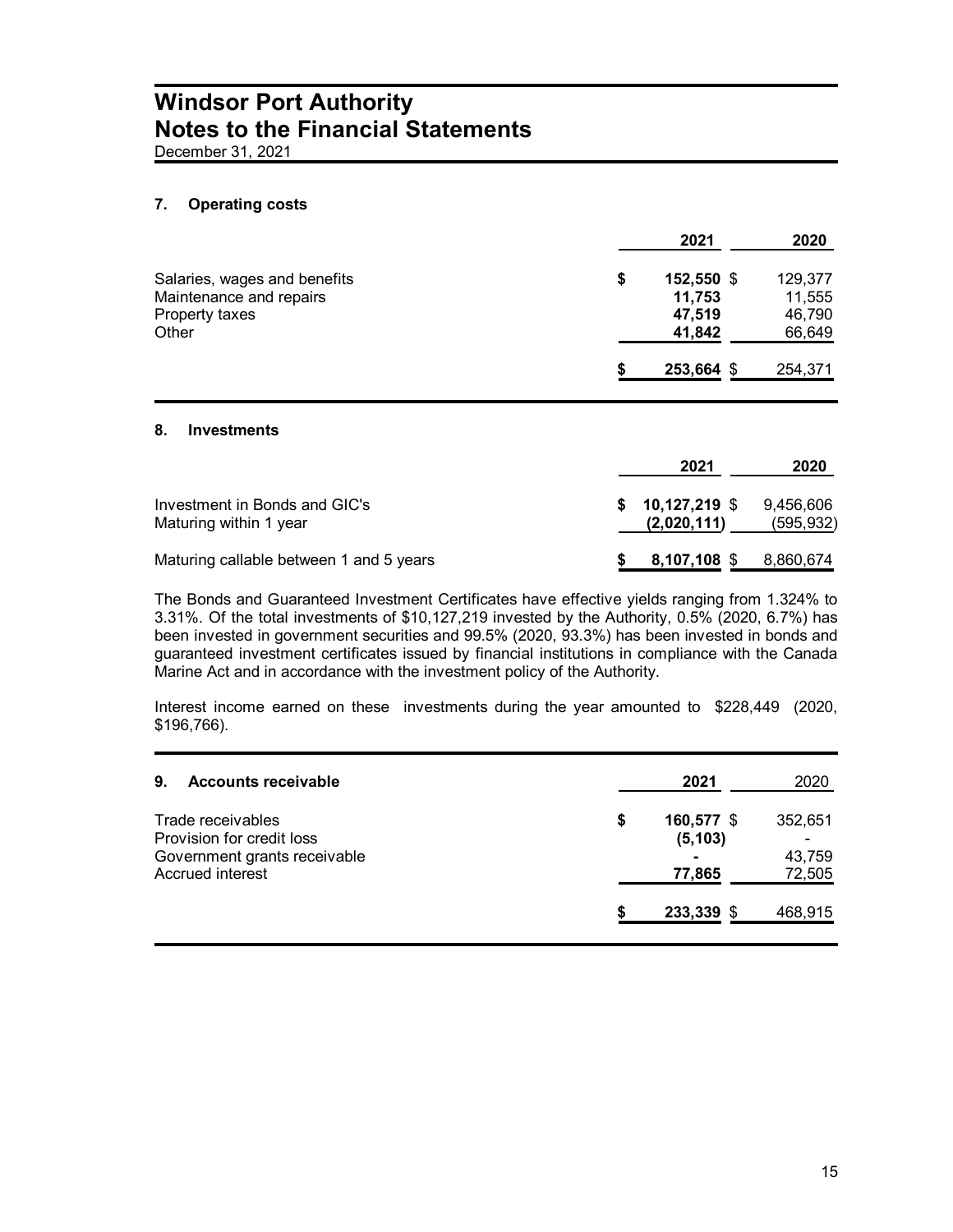December 31, 2021

### **10. Property and equipment**

|                                                    | Cost                 | Additions | <b>Disposals</b> | Accumulated<br>Amortization | 2021<br><b>Net book</b><br>value |
|----------------------------------------------------|----------------------|-----------|------------------|-----------------------------|----------------------------------|
| Land<br><b>Buildings</b><br>Computer and<br>office | 2,922,402<br>666,523 | 79,500    |                  | 299,102                     | 2,922,402<br>446,921             |
| equipment<br>Wharf and<br>berthing                 | 468,895              | 94,870    | 31,561           | 325,058                     | 207,146                          |
| structures                                         | 2,275,900            | 8,489     |                  | 1,883,527                   | 400,862                          |
| Construction in<br>progress<br>Asset held for      |                      | 74,485    |                  |                             | 74,485                           |
| sale                                               | 144,191              |           | 144,191          |                             |                                  |
|                                                    | 6,477,911            | 257,344   | 175,752          | 2,507,687                   | 4,051,816                        |
|                                                    | Cost                 | Additions | <b>Disposals</b> | Accumulated<br>Amortization | 2020<br>Net book<br>value        |
| Land<br><b>Buildings</b><br>Computer and<br>office | 2,922,402<br>834,148 | 18,850    | 186,475          | 275,150                     | 2,922,402<br>391,373             |
| equipment<br>Wharf and<br>berthing                 | 419,079              | 49,817    |                  | 323,440                     | 145,455                          |
| structures                                         | 2,345,087            | 18,571    | 87,758           | 1,796,268                   | 479,632                          |
| Asset held for<br>sale                             | 144,191              |           |                  |                             | 144,191                          |
|                                                    | 6,664,907            | 87,238    | 274,233          | 2,394,858                   | 4,083,053                        |

Included in property and equipment is Federal land with a net realizable value of \$2,464,043 (2020 - \$2,464,043). This property cannot be pledged as collateral.

Property and equipment includes \$45,000 of equipment which was funded by a government grant which was deducted against the capital cost of the asset acquired in 2019.

Assets of the Authority included in above includes property leased to third parties under operating leases with carrying amounts of \$1,589,494.

During the year the Authority sold their interest in the police boats for total proceeds of \$265,000.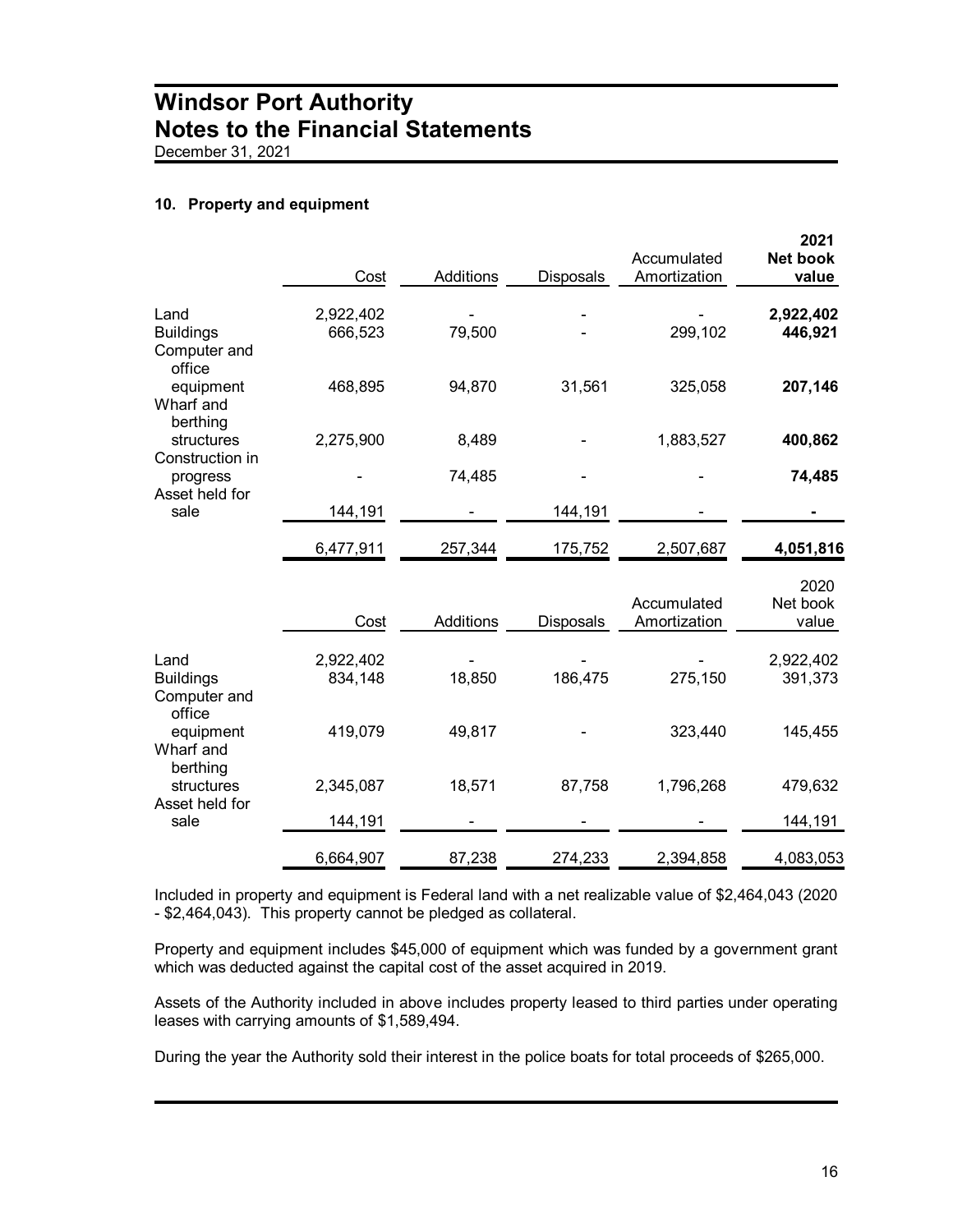December 31, 2021

| 11. Accounts payable and accrued liabilities     | 2021                                 | 2020                       |
|--------------------------------------------------|--------------------------------------|----------------------------|
| Trade payables<br>Accrued charges<br>HST payable | \$<br>49,894 \$<br>118,582<br>24.042 | 84,778<br>92,990<br>50,369 |
|                                                  | 192,518 \$                           | 228,137                    |

### **12. Deferred lease income**

Deferred lease income includes deposits received by the Authority in advance of the income being recognized on the straight-line basis over the term of the lease. A significant component of this deferred lease relates to the agreement entered into in 2012 with the Department of National Defence (DND) for the land upon which sits the HMCS Hunter Naval Reserve Facility constructed by the DND which will be amortized into income on a straight-line basis over sixty years.

|                                          |   | 2021                      |      | 2020                 |
|------------------------------------------|---|---------------------------|------|----------------------|
| Deferred lease income<br>Current portion | S | $908,981$ \$<br>(86, 319) |      | 924,340<br>(84, 628) |
|                                          |   | 822,662                   | - \$ | 839,712              |

### **13. Commitments**

### **Gross revenue charge**

In order to maintain its Letters Patent in good standing, the Port Authority is required to pay annually to the Minister of Transport a 2% charge on gross revenues up to ten million dollars. This amount is included in expenses

### **Sponsorships**

The Authority has committed to the following amounts for sponsorships for the next 4 years.

| 2022<br>2023<br>2024<br>2025 | \$<br>24,000<br>15,000<br>10,000<br>5,000 |  |
|------------------------------|-------------------------------------------|--|
|                              | \$<br>54,000                              |  |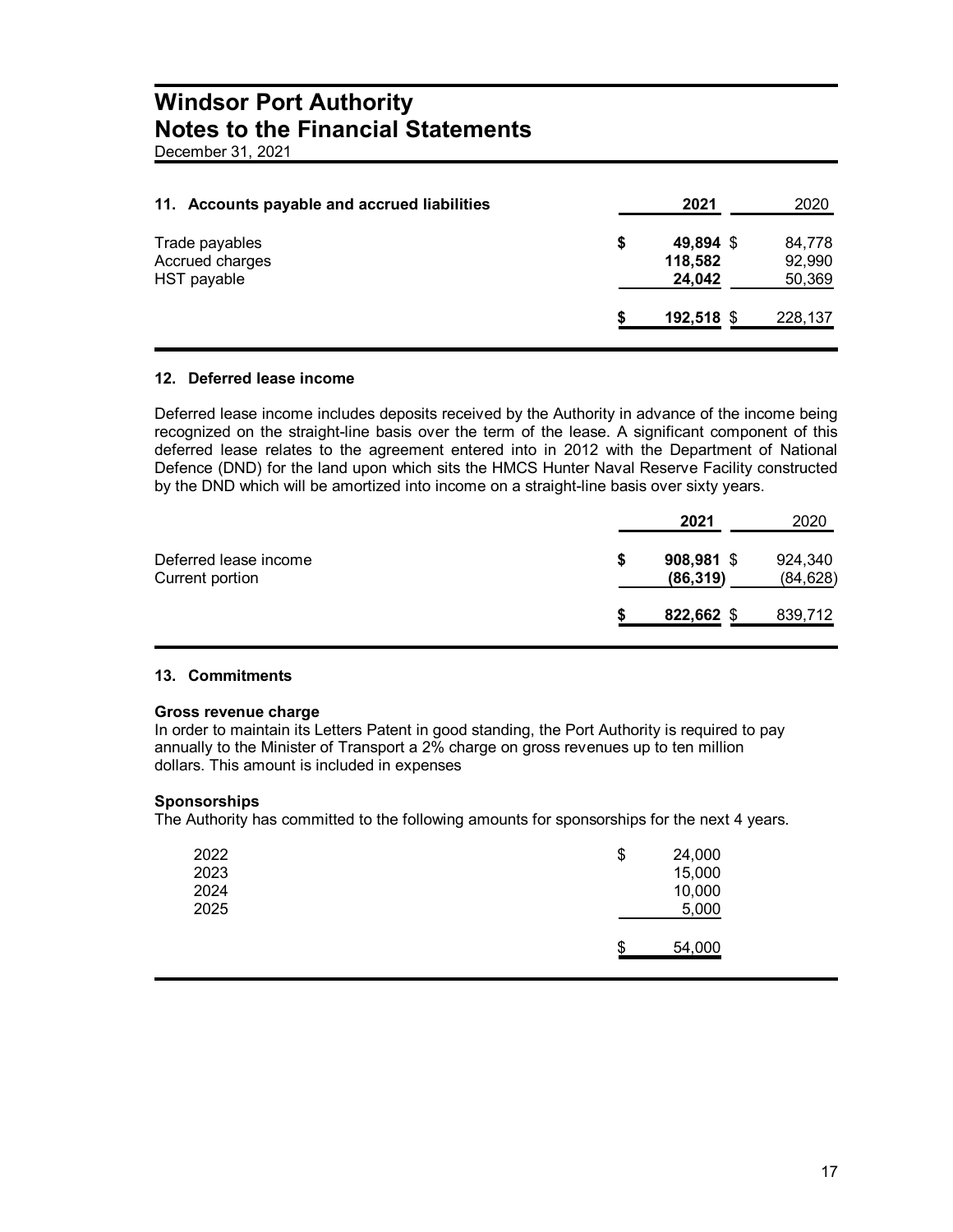December 31, 2021

# **14. Contingency**

Although an environmental matter occurred in 2015 on one of the Authority's leased premises, it is management's assertion due to the underlying facts that the risk of regulatory or civil action is very low. Further, management is confident that any potential remediation costs would be recoverable by the Authority as a result of the specific and relevant section of its lease agreement with the tenant. To further support this, the tenant has agreed to a contribution of cash placed in escrow and governed by the terms of the escrow agreement.

### **15. Remuneration of directors and officers**

Remuneration paid to Directors and Chief Executive Officers during the year ended December 31, 2021 consisted of the following:

|                                                                                                                                                                                                                                                                                                        | <b>Remuneration</b>                                                                                     |                                                                               |  |
|--------------------------------------------------------------------------------------------------------------------------------------------------------------------------------------------------------------------------------------------------------------------------------------------------------|---------------------------------------------------------------------------------------------------------|-------------------------------------------------------------------------------|--|
|                                                                                                                                                                                                                                                                                                        | 2021                                                                                                    | 2020                                                                          |  |
| Steven Salmons, Chief Executive Officer<br>Walter Benzinger, Chair<br>Anthony Mascaro, Vice Chair<br>Tom O'Brien, Director<br>Karen Behune Plunkett, Director<br>Tom Porter, Director<br>Sophia Chisholm, Director<br><b>Barry Fowler, Director</b><br>Bianca DeLuca, Director<br>Remy Sirls, Director | \$<br>249,169 \$<br>24,755<br>19,380<br>18,912<br>18,059<br>16,565<br>12.983<br>8,021<br>4,776<br>4,615 | 240,854<br>26,125<br>20,425<br>19,104<br>14,725<br>15,150<br>12,725<br>15,478 |  |
|                                                                                                                                                                                                                                                                                                        | 377,235 \$                                                                                              | 364,586                                                                       |  |

The remuneration of the Chief Executive Officer is inclusive of taxable benefits in the amount of \$27,312 (2020: \$21,449).